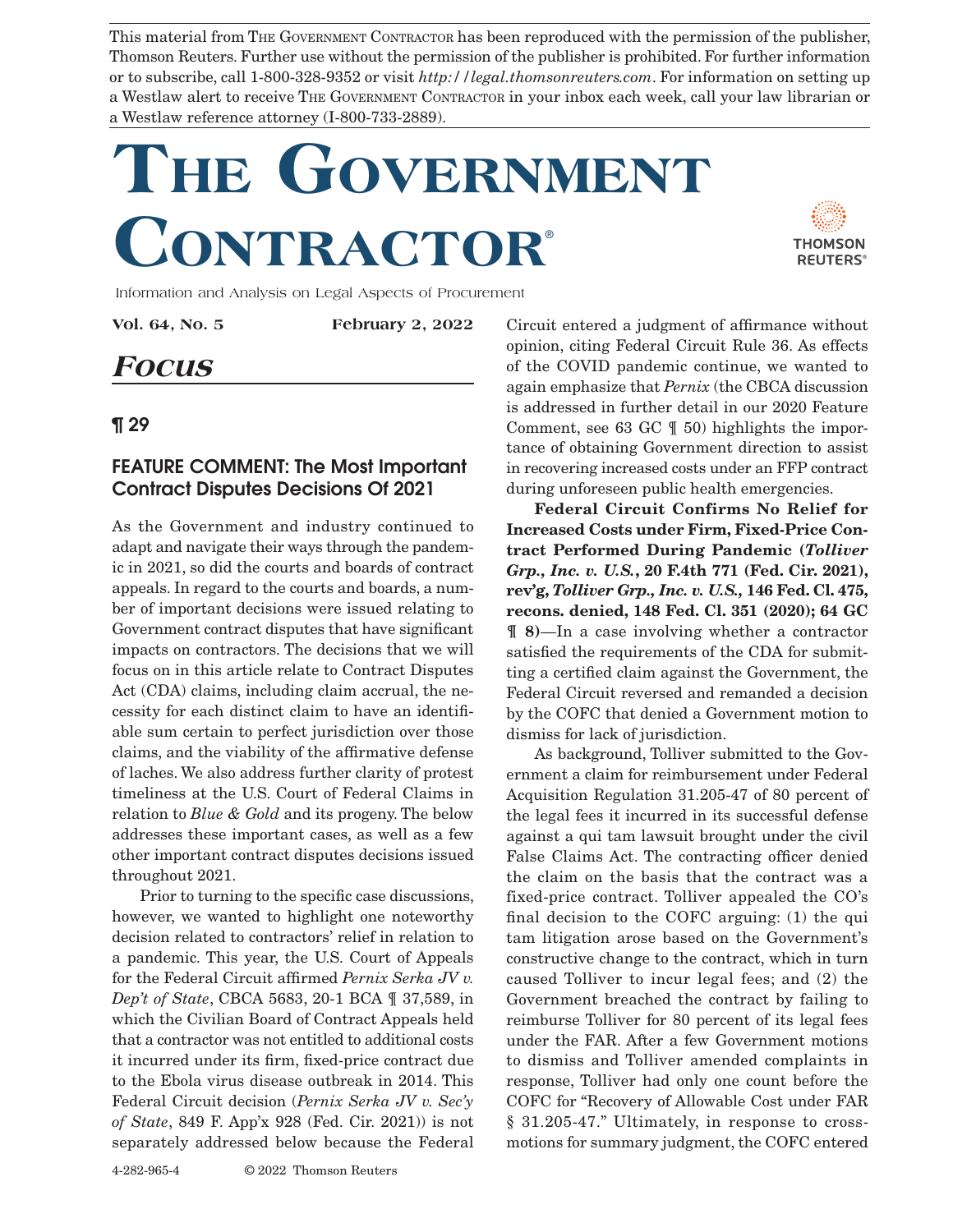judgment for Tolliver finding that the Government breached an implied warranty of performance that ultimately led to the qui tam lawsuit and, consequently, Tolliver's costs incurred defending against it.

The Federal Circuit held that the contractor never submitted a claim of breach of implied warranty and, therefore, that the COFC lacked jurisdiction to find for the contractor on that basis. Specifically, the Federal Circuit determined that Tolliver's claim submitted to the Government was based on allowability under FAR 31.205-47 (in that it only cited FAR 31.205-47 and similarly only sought reimbursement of 80 percent of the legal costs), and was not based on a breach of the implied warranty of performance. The Federal Circuit held that the two legal theories contained different elements and, therefore, were not materially the same, meaning the two theories were different CDA claims. The Federal Circuit likewise found that "Tolliver's initial statement requesting 'an equitable adjustment and payment ... for allowable legal fees,' was at so high a level of generality that, without further specification, it could cover materially distinct claims, and it did not give adequate notice of any specific claim."

Whether a new theory of recovery is the same claim depends on the circumstances of each case and the language in the relevant claim. The primary inquiry is whether the two theories involve the same operative facts, seek the same remedy, and contain the same or similar legal elements. Indeed, we note that in contrast to the *Tolliver* decision, the Armed Services Board of Contract Appeals determined early in 2021, in *Northrop Grumman Corp.*, ASBCA 62165, 21-1 BCA ¶ 37,922, that a Government argument that costs were unallowable as unreasonable (which was not asserted in a final decision) was the same claim as the Government's claim asserted in the final decision that the costs were unallowable directly associated costs under FAR 31.201-6.

The *Tolliver* decision highlights both that general or broad statements of recovery may not put the CO on notice of a particular claim and that too narrow or specific of a statement of recovery may only support the existence of one claim. Contractors should carefully craft and consider the potential theories of relief before submitting a claim to ensure it secures jurisdiction over alternative theories of recovery.

**Mandatory Pre-Claim Procedures Preclude Accrual of a Claim (***Triple Canopy, Inc. v. Sec'y of Air Force***, 14 F.4th 1332 (Fed. Cir. 2021); 63**  **GC ¶ 298,** *Triple Canopy, Inc.***, ASBCA 61415, 20-1 BCA ¶ 37,675); 62 GC ¶ 277 (Note))**—The Federal Circuit, in considering whether a contractor's claim was barred by the CDA's six-year statute of limitations, held that the contractor's claim could not accrue until mandatory pre-claim procedures were completed, resulting in a determination that the contractor timely submitted its claim to the CO.

In this case, after the award of Triple Canopy's contracts, the Government of the Islamic Republic of Afghanistan imposed fees and assessed penalties on certain private security companies operating in Afghanistan. Triple Canopy's contracts required it to comply with local law and incorporated FAR 52.229- 6, Taxes—Foreign Fixed-Price Contracts. This FAR clause provides contractors with an avenue for a price increase based on the imposition of after-imposed taxes. It also requires contractors to "take all reasonable action to obtain exemption from or refund of any taxes."

In accordance with FAR 52.229-6, Triple Canopy appealed the assessment to the Government of the Islamic Republic of Afghanistan. The Afghan government denied that appeal, and within six years of that denial Triple Canopy submitted CDA claims to the CO. In its CDA claims, Triple Canopy sought reimbursement under FAR 52.229-6 for the penalties it had paid.

The ASBCA held that Triple Canopy's claim accrued when the Afghan government assessed the tax on Triple Canopy, and not when Triple Canopy's appeal of that tax to the Afghan government was resolved and Triple Canopy made payment. This resulted in Triple Canopy's claims being barred by the CDA statute of limitations.

In reversing the ASBCA decision, the Federal Circuit started its analysis with the definition of claim accrual in FAR 33.201, and then turned to the "conditions of the contract" and the "facts of the particular case," focusing in particular on FAR 52.229-6. The Federal Circuit determined that Triple Canopy's appeal of the tax assessment to the Afghan government was a mandatory pre-claim procedure that had to be completed in order for Triple Canopy's claims to accrue and the CDA statute of limitations period to begin to run.

This decision is in alignment with *Kellogg Brown & Root Servs., Inc. v. Murphy*, 823 F.3d 622 (Fed. Cir. 2016); 58 GC ¶ 194, where the Federal Circuit likewise held that the CDA statute of limitations period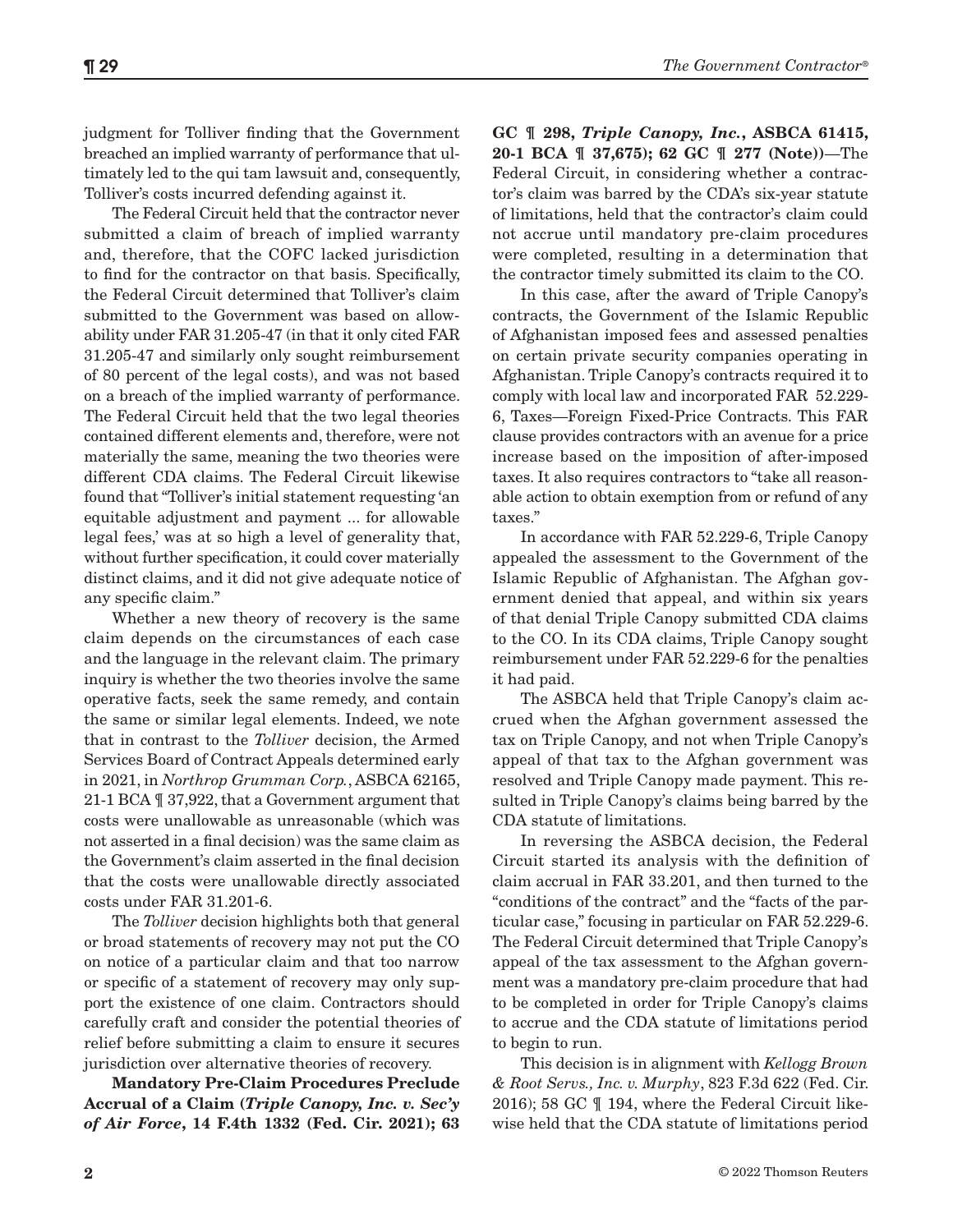"does not begin to run if a claim cannot be filed because mandatory pre-claim procedures have not been completed."

Whether mandatory pre-claim procedures exist in a given case is both contract and fact specific. Thus, in assessing whether a claim is barred by the CDA statute of limitations, contractors should assess whether a viable argument exists that a claim was subject to mandatory pre-claim procedures and could not accrue until those procedures were complete.

**Laches Not a Viable Defense under CDA Disputes (***Lockheed Martin Aeronautics Co.,* **ASBCA 62209, 21-1 BCA ¶ 37,886; 63 GC ¶ 242; and** *BAE Sys. Land & Armaments L.P.***, ASBCA 62703, 21-1 BCA ¶ 37,936)**—The ASBCA affirmed, in two separate appeals this past year, that the affirmative defense of laches—a defense asserting that a party unreasonably delayed in pursuing its claim—is not available in disputes subject to the CDA because the CDA's six-year statute of limitations controls.

First, in *Lockheed Martin Aeronautics*, Lockheed Martin Aeronautics Co. (LMA) alleged that excessive "over & above" work resulted in greater costs and lack of productivity. Pursuant to the CDA, LMA submitted a claim for increased costs and requested a final decision. The CO declined to issue a final decision. LMA then appealed. On appeal, the Government asserted the affirmative defense of laches. LMA filed a motion for partial summary judgment on this affirmative defense, or in the alternative, to strike it.

In granting LMA's motion, the ASBCA reasoned that the affirmative defense of laches is not available when there is a "legislatively-enacted statute of limitations." The ASBCA also found unconvincing the Government's argument that FAR 33.203(c) preserves the affirmative defense of laches. Thus, for CDA claims, the defense of laches is not available and unnecessary given Congress's establishment of a six-year statute of limitations.

Second, in *BAE Systems Land & Armaments L.P.*, the ASBCA reinforced its decision that laches is not available in appeals subject to the CDA*.* In this appeal, BAE Systems Land & Armaments L.P. (BAE) disputed the Government's final decision alleging defective pricing. On appeal, BAE asserted the Government's claims were barred by the doctrine of laches because the Government unreasonably delayed asserting the defective pricing claims. The Government filed a motion to strike the affirmative defense of laches.

The ASBCA found the laches affirmative defense insufficient as a matter of law and granted the Government's motion, again making it clear that the ASBCA does not have the authority to issue a decision barring claims based upon the defense of laches given the CDA statute of limitations instituted by Congress.

These decisions reinforce Congress's limitation upon the time within which a party may enforce a right under the CDA regardless of which party asserts the defense—each party has six years from the accrual of their claim. This further highlights the importance, as discussed in relation to *Triple Canopy* above, of understanding when a claim "accrues" and asserting that claim within six years of that date.

**Each Distinct Claim Requires Its Own Sum Certain (***ECC Int'l Constructors, LLC,* **ASBCA 59586, 21-1 BCA ¶ 37,862; 63 GC ¶ 184)**—The ASBCA partially dismissed a contractor's appeal for lack of jurisdiction for failure to state a sum certain. ECC International Constructors LLC (ECCI) entered into a contract to design and construct a military compound in Afghanistan. ECCI submitted a claim for three categories of Government-caused delays in the total amount of \$13,519,913.91. ECCI also attached a spreadsheet that purported to provide additional detail regarding the costs of the work performed, but the document did not identify the specific rates that apply to specific sub-claims.

The Board noted that a contractor has the burden of proving the Board's jurisdiction by a preponderance of the evidence, which includes demonstrating that the claim for a demand for money includes a sum certain. The Board determined that ECCI presented only a cumulative sum for three separate claims requiring proof of separate sets of facts and, consequently, failed to present a distinct sum certain for each individual claim related to each category of the Governmentcaused delays.

The Board further disagreed with ECCI's assertion that the individual sums were readily calculable by simple arithmetic. ECCI attempted to point to its spreadsheet attached to the claim, asserting that the spreadsheet "provided the Government with all of the calculations used to determine the costs associated with each of the critical path delays addressed in ECCI's delay claim." The Board rejected this argument, finding that the spreadsheet did not identify the specific rates that apply to specific sub-claims, nor did it indicate how the CO would calculate those rates. In any event, ECCI, during the prosecution of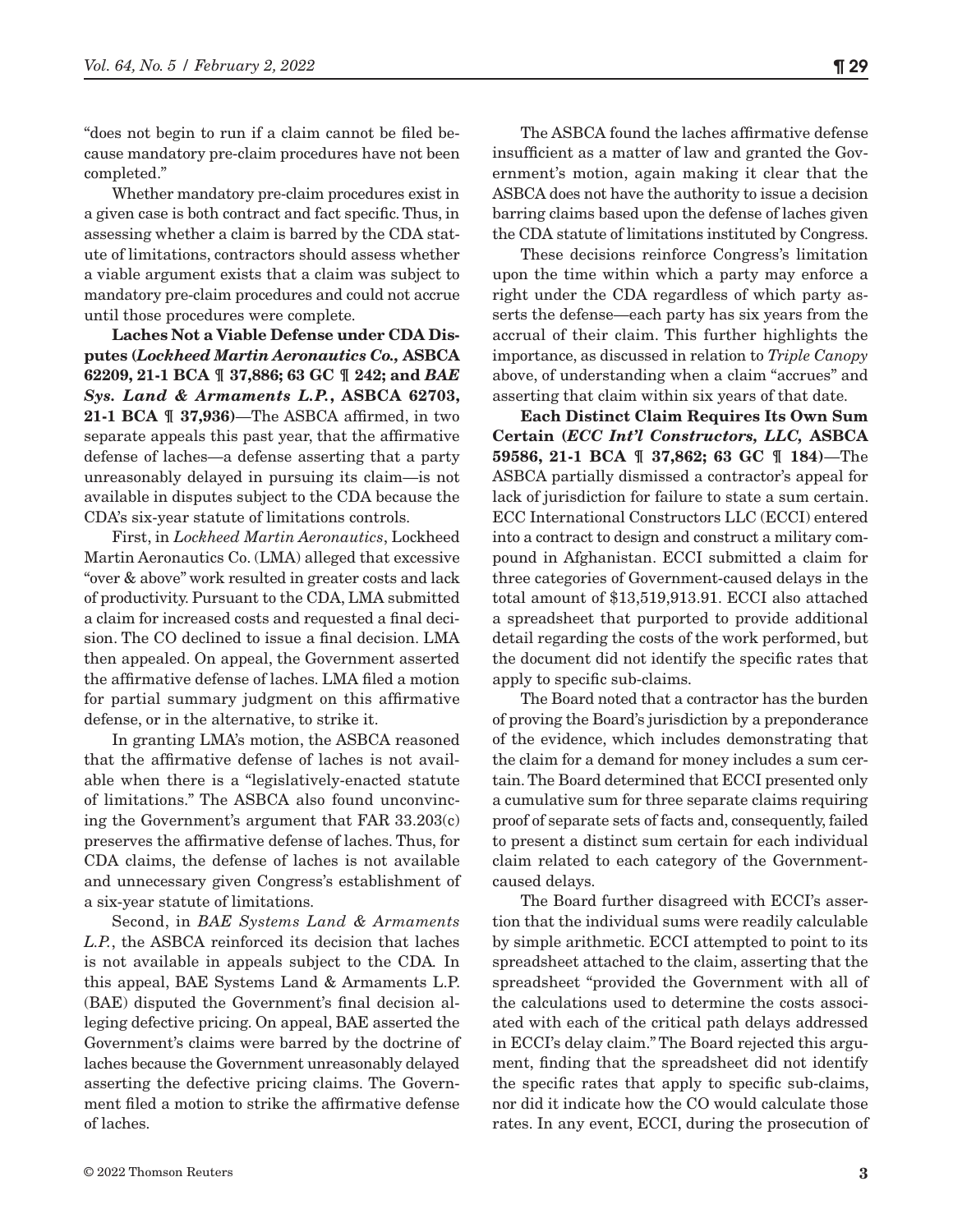its claim at the ASBCA, did not identify the rates nor did it perform the arithmetic that it says was simple. Therefore, the Board dismissed ECCI's claims for lack of jurisdiction.

Contractors must carefully prepare their CDA claims, including identifying the sum certain for those claims. If a contractor has more than one distinct claim, then each claim should have its own sum certain. This likely does not mean alternative theories of relief for the same claim necessarily require a different sum certain for each theory of relief, especially if the relief under those alternative theories is the same. Nevertheless and out of an abundance of caution, contractors should consider identifying, for each theory of relief, a sum certain (even if it is the same sum certain) as this is a relatively minor administrative burden that will protect against Government arguments that the Board does not have jurisdiction over those alternative theories.

**Clarifying Protest Timeliness at the COFC Based on** *Blue & Gold* **and Its Progeny (***Harmonia Holdings Grp., LLC v. U.S.***, 20 F.4th 759 (Fed. Cir. 2021); 63 GC ¶ 376; and** *VS2, LLC v. U.S***., 155 Fed. Cl. 738 (2021))**—The Federal Circuit and COFC issued two decisions further clarifying bid protest timeliness rules related to the Federal Circuit's decision in *Blue & Gold Fleet, L.P. v. U.S.,* 492 F.3d 1308 (Fed. Cir. 2007) that "a party who has the opportunity to object to the terms of a government solicitation containing a patent error and fails to do so prior to the close of the bidding process waives its ability to raise the same objection subsequently in a bid protest action in the Court of Federal Claims."

First, in *VS2 LLC*, the COFC did not extend the bid protest timeliness rule for challenging the terms of the solicitation, as announced in *Blue & Gold*, to corrective action after a Government Accountability Office decision. As background, after the initial award to VS2, LLC, GAO sustained a protest and recommended the Department of the Army make award to another company, Vectrus. VS2 initially filed its corrective action protest at GAO, but GAO dismissed VS2's protest, holding that it was an untimely request for reconsideration of the Vectrus protest decision and that at least one argument, regarding past performance, should have been raised in that earlier GAO proceeding. VS2 subsequently filed a COFC protest challenging GAO's recommendation of a directed award to Vectrus.

At the COFC, the Government and the new awardee asserted that VS2's protest was untimely under *Blue & Gold* because VS2 knew of the GAO recommendation but did not challenge the Army's corrective action until after the Army made the new award. The Court, while recognizing that recent decisions had expanded *Blue & Gold*, rejected this argument finding the waiver rule was limited to a bright-line deadline for challenging the terms of a solicitation, not the corrective action after a GAO decision.

Second, in *Harmonia Holdings Grp., LLC,* the Federal Circuit found that the COFC erred in extending the *Blue & Gold* waiver rule. The protester, Harmonia Holdings Group LLC, filed an agency protest challenging the terms of solicitation issued by U.S. Customs and Border Protection (CBP) for "application development and operation and maintenance support services" in support of certain specified CBP missions. CBP denied Harmonia's pre-award protest, rejecting Harmonia's argument that offerors should be able to update their entire proposals in response to amendments to the solicitation, explaining that the amendments at issue were intended to merely give offerors "additional flexibility towards pricing," "did not change the overall technical solution to be performed," and did not "constitute [ ] a material change to the solicitation."

After Harmonia's unsuccessful agency protest, CBP notified Harmonia that its proposal was unsuccessful, that its proposal revisions would not be considered, and that awardee Dev Technology Group Inc.'s proposal represented the best value to the Government. Harmonia then filed a post-award bid protest at the COFC challenging CBP's denial of Harmonia's pre-award protest, as well as challenging CBP's evaluation of Harmonia's proposal. The COFC determined that Harmonia's bid protest allegation that was based on the same grounds raised in its pre-award protest to CBP (i.e., CBP's limitation on proposal revisions following amendments) failed for untimeliness because "[n]othing in the record or in plaintiff's briefing meaningfully explains the five-month delay in Harmonia filing its pre-award protest with this Court." Therefore, the COFC dismissed Harmonia's protest as an untimely challenge to the terms of the solicitation under *Blue & Gold*.

Harmonia appealed this decision to the Federal Circuit, which reversed the COFC's decision, find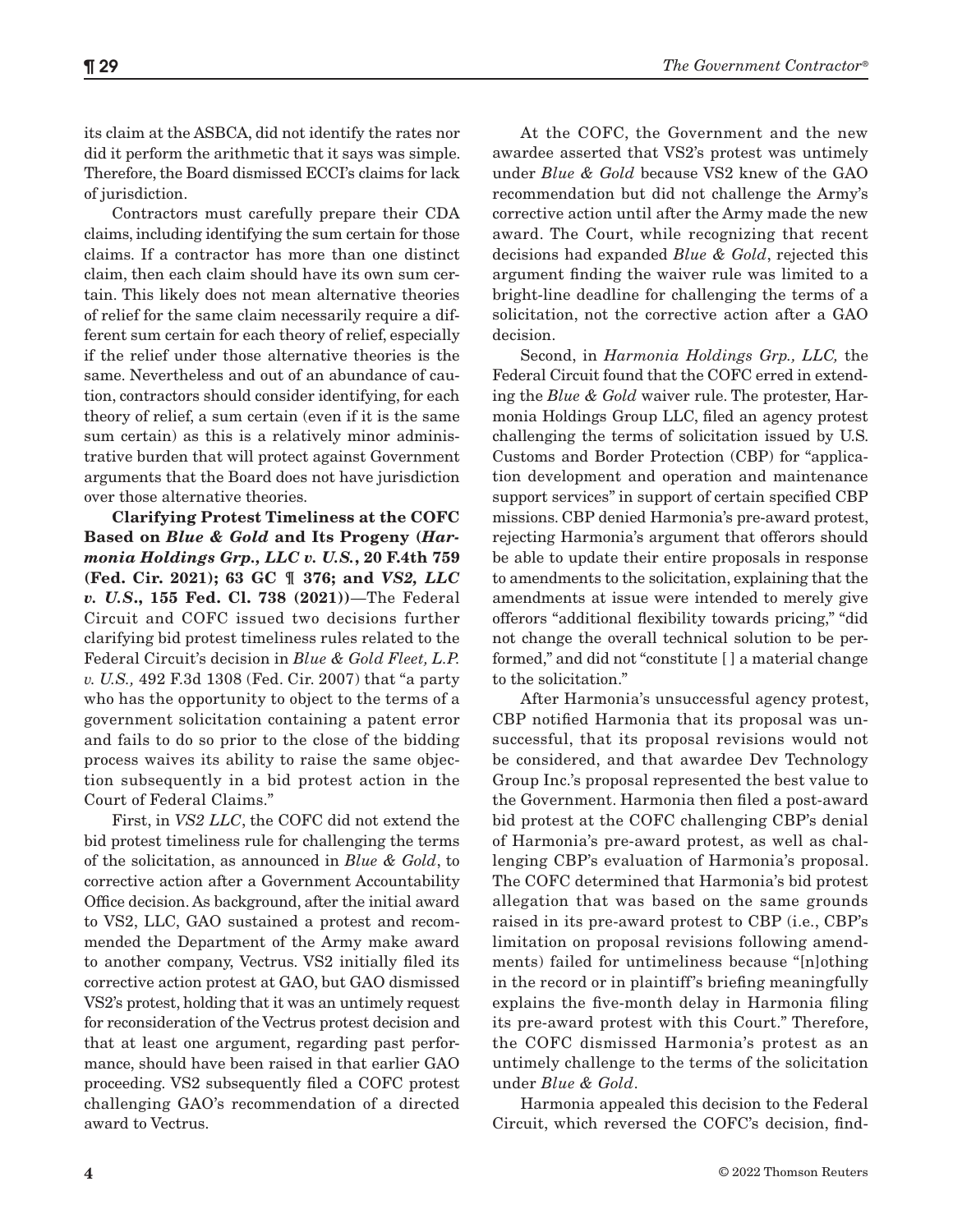ing that Harmonia had not waived its challenge. The Federal Circuit held that filing of a pre-award agency protest preserves the challenge for a postaward court protest. Specifically, the Federal Circuit explained that the waiver rule prevents a bidder who is aware of a solicitation defect from waiting to bring its challenge after the award in an attempt to restart the bidding process, "perhaps with increased knowledge of its competitors." Thus, this waiver rule "prevents contractors from taking advantage of the government and other bidders and avoids costly after-the-fact litigation." In addition, the Federal Circuit noted that the *Blue & Gold* waiver rule is predicated not only on the notion of avoiding delay that could benefit the delaying party, but also on the notion of preserving challenges and providing notice to interested parties. Because Harmonia filed an initial agency protest, the Federal Circuit determined Harmonia preserved its later court challenge and reversed the COFC's decision finding the protest untimely.

The *Harmonia* and *VS2* decisions provide contractors greater certainty on when unsuccessful offerors must assert challenges to the terms of solicitations and award decisions. Nevertheless, given the strict timeliness rules laid down in *Blue & Gold* and its progeny, contractors should remain diligent in protesting any errors they perceive prior to contract award.

**Two Additional Important Decisions Issued in 2021 Finding a Lack of a Live Dispute Will Cause Future Formal and Informal Disputes (***Lockheed Martin Corp.***, ASBCA 62377, 21-1 BCA ¶ 37,783 and** *L3 Techs., Inc.***, ASBCA 61811, et al., 21-1 BCA ¶ 37,808)**—In these appeals, the ASBCA declined to address the contractors' claims on the merits in response to oft experienced Governmenttaken positions because it found there were no live disputes between the parties.

First, in *Lockheed Martin Corp.*, Lockheed Martin and the Government agreed, via a memorandum of understanding, that the Fly America Act, 49 USCA § 40118 (FAA) applied only to direct personnel performing direct work on covered contracts and did not apply to indirect personnel or indirect travel. The Government later issued a letter withdrawing the agreed-upon position. Lockheed Martin submitted a claim to the corporate administrative CO (CACO) seeking an interpretation of the FAA and FAR 52.247- 63, to which the CACO issued a final decision that the FAA applied to indirect costs of international transportation.

Lockheed Martin appealed seeking declaratory relief on whether the FAA and FAR 52.247-63 applied only to direct personnel performing direct work on covered contracts or also applied to indirect personnel or indirect travel. The ASBCA, however, declined to grant relief and dismissed the appeal without prejudice finding there was no live dispute between the parties. The ASBCA determined that Lockheed Martin did not make any changes as a result of the withdrawal letter, and therefore, could not have experienced significant ramifications or a continuing impact.

Second, *L3 Technologies., Inc.* involved several Government claims seeking repayment of direct and indirect costs paid to L3 Technologies Inc. The Government claims relied on the Defense Contract Audit Agency's audits that utilized a statistical sampling of costs and then extrapolated those results across the board for the costs in question. After L3 appealed the Government claims, the CO unequivocally withdrew the CO's final decisions (COFDs) and demands for payment, representing it would make no further claims on the contract years in question, and then filed a motion to dismiss the appeals as moot. Despite the withdrawal of the COFDs, L3 argued the dispute was not moot and sought a decision on the merits that would preclude use of DCAA's statistical sampling in similar Government claims in other contract years (specifically arguing the voluntary cessation doctrine and that the appeal was capable of repetition yet evading review).

The ASBCA granted the Government's motion to dismiss and held that the case was moot because the particular COFDs at issue no longer existed and there was no further relief to grant. Notably, Administrative Judge Clarke dissented, opining that the injury at issue was capable of repetition yet evading review given the repetitive cycle of DCAA Audits challenging costs, the Defense Contract Management Agency COFDs demanding repayment, L3's ASBCA appeals, and DCMA's dismissals.

The Government's position that the FAA applies to indirect personnel and the Government's reliance on DCAA's use of the statistical sampling are two common Government positions that contractors experience. Unfortunately, these two decisions left these issues open and will cause continued formal and informal disputes between industry and the